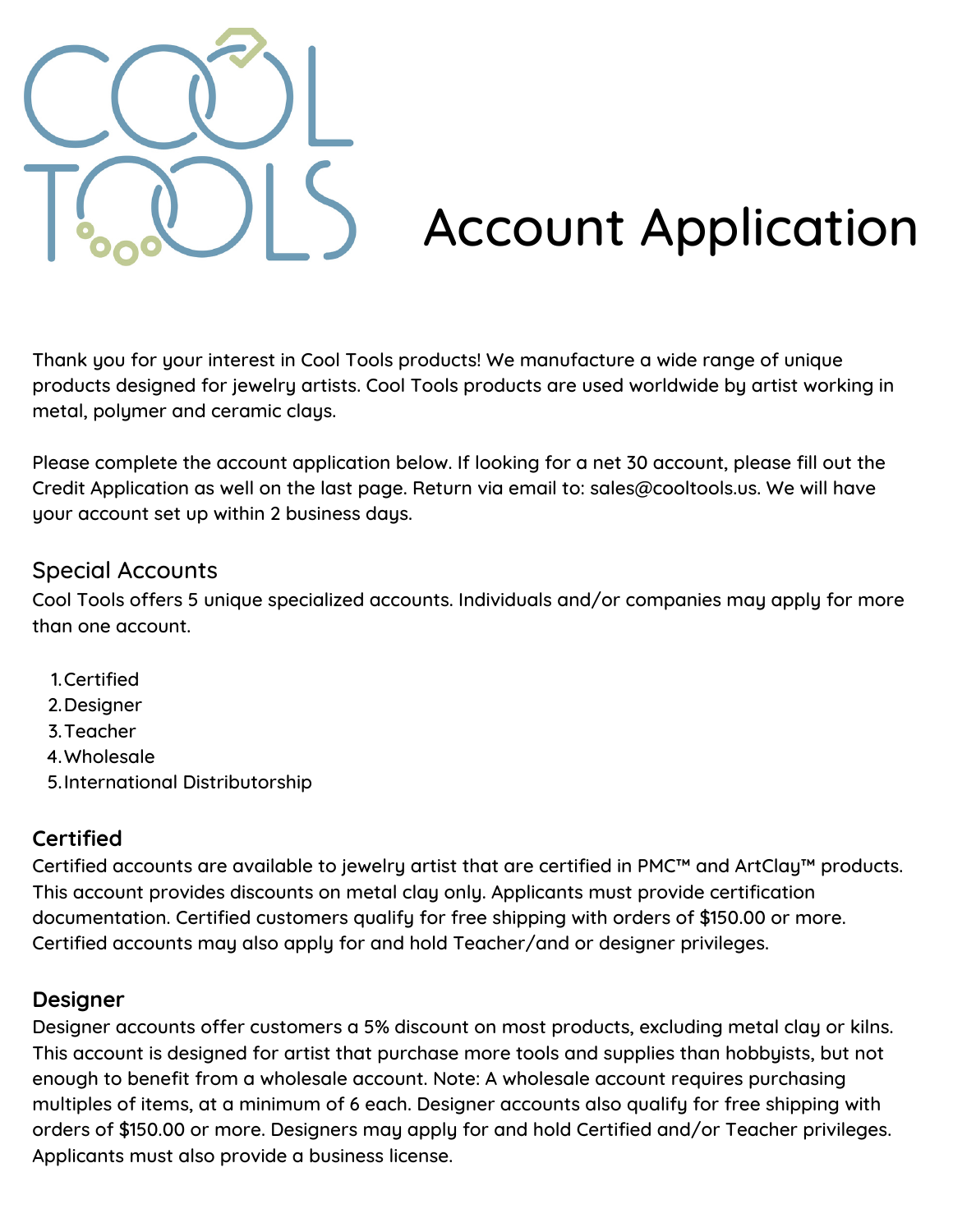#### **Teacher**

This account offers teachers access to our Wholesale section that includes quantity discounts on Cool Tools products, including EZ960® Sterling Silver and FS999™ Fine Silver. Teachers placing orders on the wholesale sections do not qualify for free shipping or free shipping promotions. Teachers may also apply for and hold Certified and/or Designer privileges.

EZ960 and FS999 Note: Teachers may resell EZ960 Sterling and FS999 Fine Silver products to their students only and are not allowed to resell this product on any website or with any other third party vendor or website such as Amazon, Etsy, Google or Ebay.

#### **Wholesale**

Wholesale accounts are for those looking to resell Cool Tools brand products at quantity discounts. Wholesale accounts do not qualifu for free shipping or free shipping promotions. Wholesale customers are given access to the Wholesale side of our website, where purchases can be made online our through customer service. Any Cool Tools brand product cannot be sold on any online third party vendor or website, such as Amazon, Etsy, Google or Ebay.

EZ960 and FS999 Note: Cool Tools is the master distributor of EZ960 Sterling and FS999 Fine Silver in the United States and does not allow these products to be sold on any U.S. website or with any online third party websites.

#### **International Distributorship**

This account is available for established stores that wish to sell EZ960 and FS999 products outside of the United States. This account requires the reseller to sell EZ960 and FS999 at or above the retail as displayed on cooltools.us, but does not allow sales of these products within the U.S. This includes third party vendors or U.S. based websites. EZ960 and FS999 are not available to wholesale customers within the U.S., with the exception of those holding Teacher accounts with the sole intent of reselling to students only. International Distributors do not qualify for free shipping or free shipping promotions. International Distributors have access to our online Wholesale storefront, and orders can be placed online or through customer service.

#### **Requirements for All Account Types**

All Cool Tools products displayed by any sales method must include the original packaging. Removal of the Cool Tools brand label is prohibited. Any violation or breach of these provisions entitles Cool Tools a) the enforcement of these provisions by injunction or restraining order, b) to terminate your account and c) to liquidate damages of \$10,000 per violation or breach; it being acknowledged by the parties that actual damages would be extremely difficult to determine.

All partnership accounts, corporate accounts and limited liability accounts must be personally guaranteed by the principals as requested by Cool Tools.

All international custom fees and duties are the responsibility of the purchaser.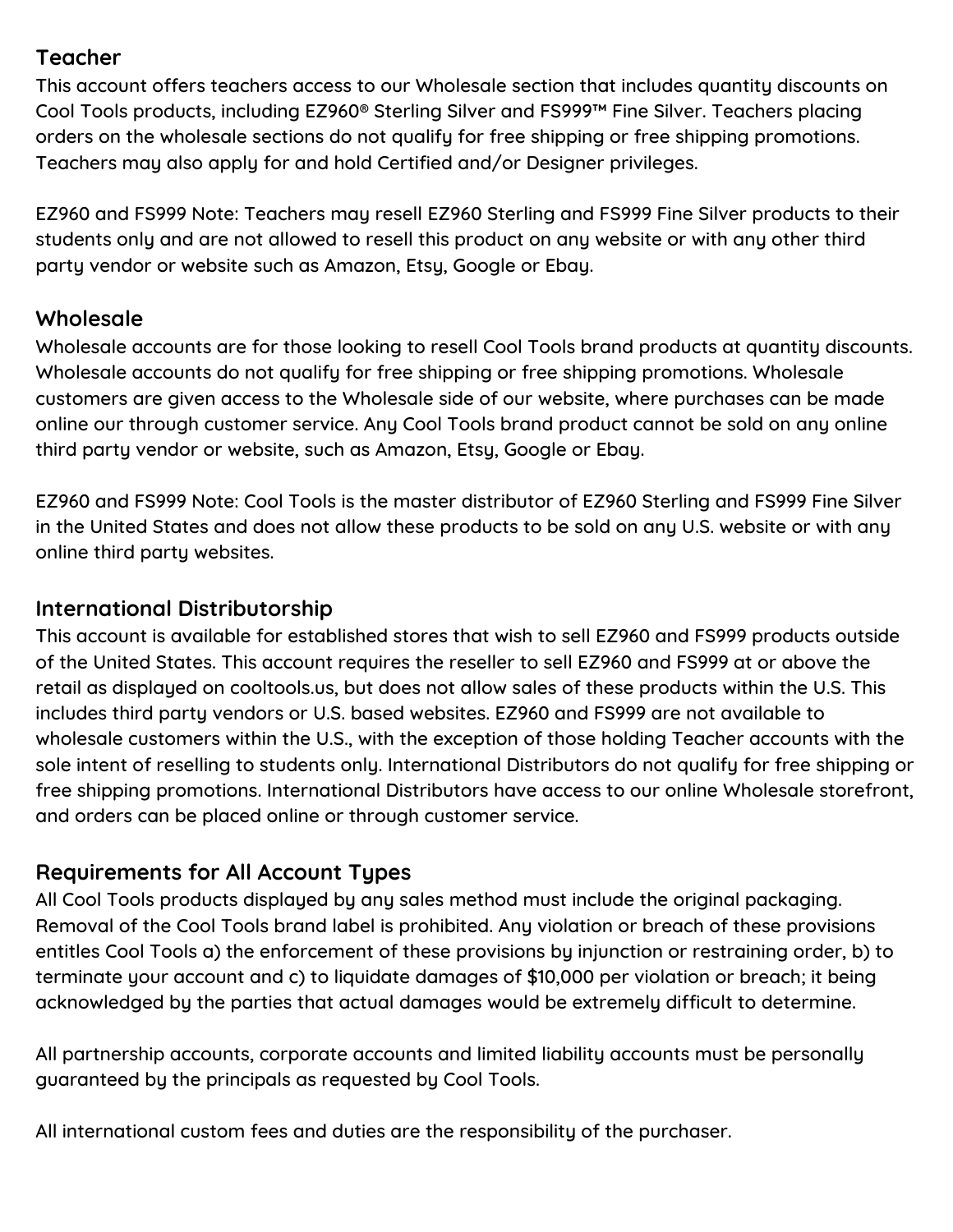

Thank you again for your interest in Cool Tools. We will contact you via email within 2 business days regarding approval of your account. Feel free to contact us at **888.478.5060** or **sales@cooltools.us** for any questions or concerns. We're always happy to help!

## Account Application

| <b>Business Name</b>                                                              |                                                                  |                                                                                                              |
|-----------------------------------------------------------------------------------|------------------------------------------------------------------|--------------------------------------------------------------------------------------------------------------|
| <b>Contact Name</b>                                                               |                                                                  |                                                                                                              |
| <b>Phone Number</b>                                                               |                                                                  | the contract of the contract of the contract of the contract of the contract of the contract of              |
| Email                                                                             |                                                                  |                                                                                                              |
| <b>Web Address</b>                                                                |                                                                  |                                                                                                              |
| <b>Shipping Address</b>                                                           |                                                                  |                                                                                                              |
|                                                                                   |                                                                  |                                                                                                              |
| <b>Account Requested:</b>                                                         |                                                                  | Mainly Interested In:                                                                                        |
| Certified<br>Designer<br>Teacher<br>Wholesale<br><b>International Distributor</b> |                                                                  | Metal Clay in Bulk<br><b>Student Supplies</b><br>Tools for My Studio<br><b>Cool Tools Products</b><br>Other: |
| <b>Years in Business</b>                                                          |                                                                  |                                                                                                              |
| <b>Description of Business</b>                                                    |                                                                  |                                                                                                              |
| How Do you Sell?                                                                  | Walk in storefront<br>To students in class<br>Craft fairs, shows | On my website<br>Not yet selling<br>Other:                                                                   |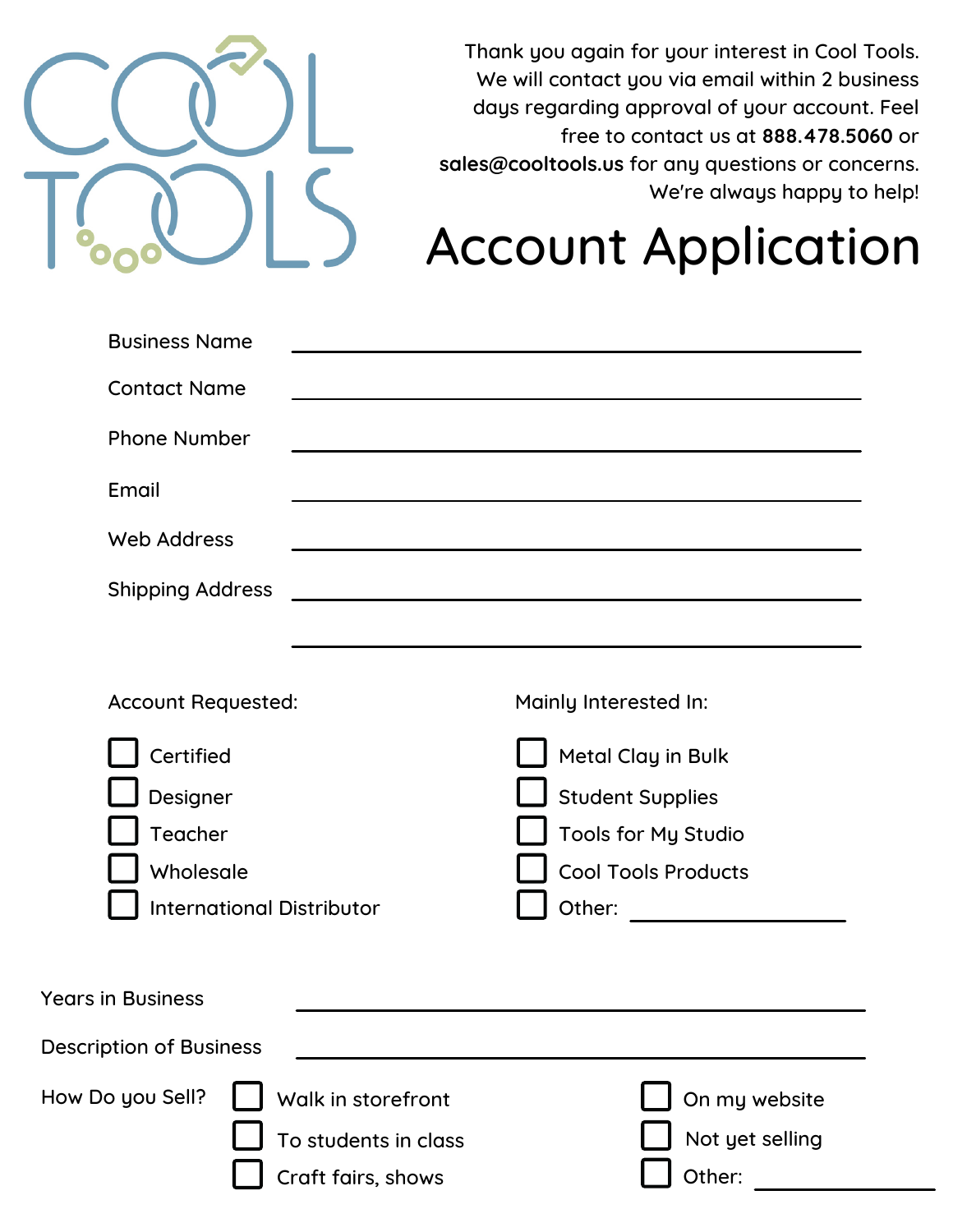

# Credit Application

Trade References if requesting Net 30 Terms

| Company                 |                                                                                                                                                                                                                               |
|-------------------------|-------------------------------------------------------------------------------------------------------------------------------------------------------------------------------------------------------------------------------|
| <b>Contact Name</b>     | <u> 1980 - Jan Samuel Barbara, martin a shekara tsara 1980 - An tsara 1980 - An tsara 1980 - An tsara 1980 - An t</u>                                                                                                         |
| <b>Phone Number</b>     | <u> 1989 - Johann John Stein, markin fizik eta idazlea (</u>                                                                                                                                                                  |
| Email                   | <u> 1980 - Johann Barbara, martxa alemaniar amerikan a</u>                                                                                                                                                                    |
| <b>Web Address</b>      | the control of the control of the control of the control of the control of the control of the control of the control of the control of the control of the control of the control of the control of the control of the control |
| <b>Shipping Address</b> |                                                                                                                                                                                                                               |
|                         |                                                                                                                                                                                                                               |
|                         |                                                                                                                                                                                                                               |
| Company                 | <u> 1980 - Johann John Stone, markin film yn y brening yn y brening yn y brening yn y brening y brening yn y bre</u>                                                                                                          |
| <b>Contact Name</b>     | and the control of the control of the control of the control of the control of the control of the control of the                                                                                                              |
| <b>Phone Number</b>     |                                                                                                                                                                                                                               |
| Email                   | <u> 1989 - Johann Stoff, amerikansk politiker (d. 1989)</u>                                                                                                                                                                   |
| <b>Web Address</b>      | <u> 1980 - Jan Sterling, marking and stationary and stationary and stationary and stationary and stationary and s</u>                                                                                                         |
| <b>Shipping Address</b> | <u> 1989 - Johann Harry Harry Harry Harry Harry Harry Harry Harry Harry Harry Harry Harry Harry Harry Harry Harry</u>                                                                                                         |